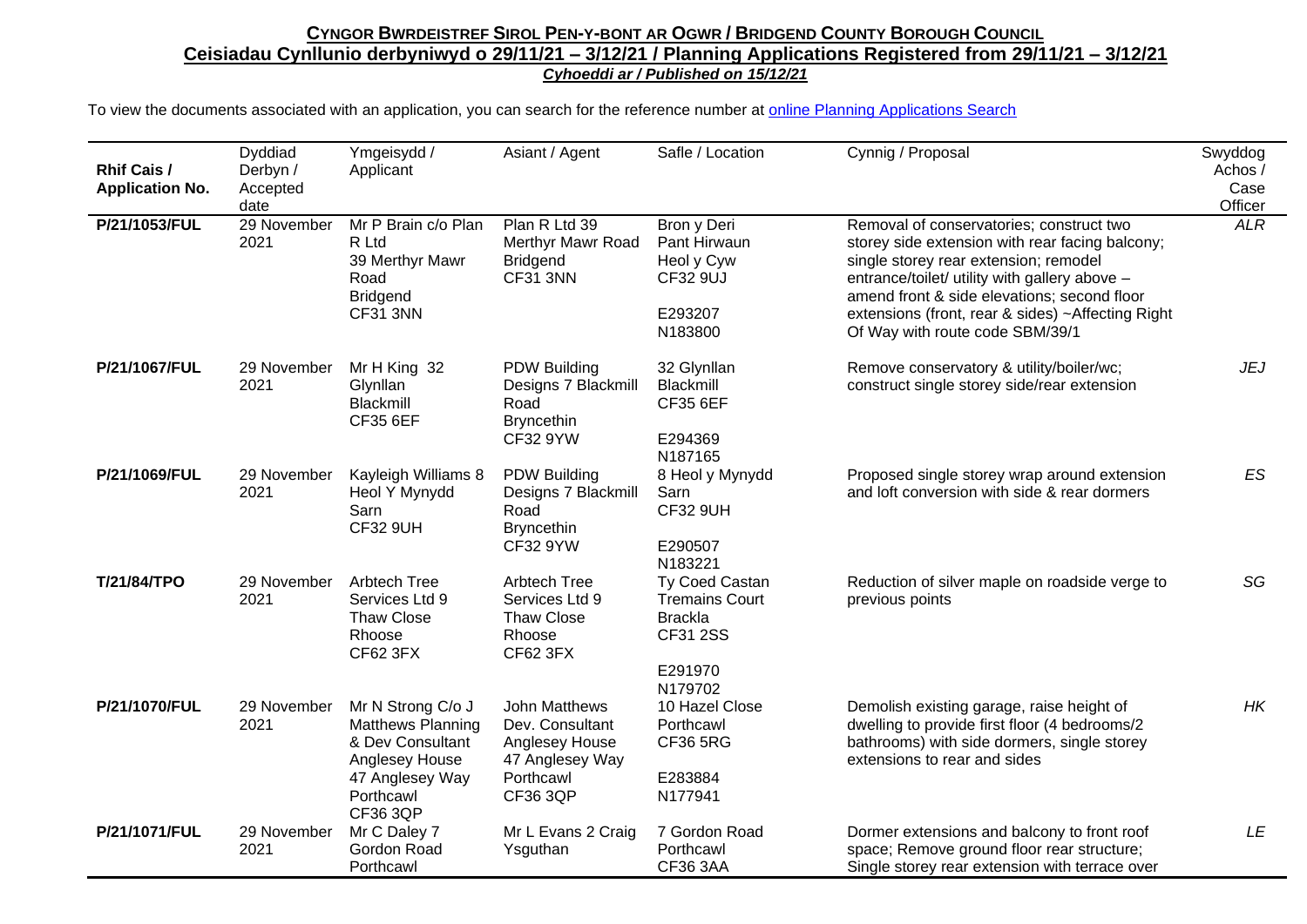| <b>Rhif Cais /</b><br><b>Application No.</b> | Dyddiad<br>Derbyn /<br>Accepted<br>date | Ymgeisydd /<br>Applicant                                                                                     | Asiant / Agent                                                                                        | Safle / Location                                                                                               | Cynnig / Proposal                                                                                                                                                                                                                                           | Swyddog<br>Achos/<br>Case<br>Officer |
|----------------------------------------------|-----------------------------------------|--------------------------------------------------------------------------------------------------------------|-------------------------------------------------------------------------------------------------------|----------------------------------------------------------------------------------------------------------------|-------------------------------------------------------------------------------------------------------------------------------------------------------------------------------------------------------------------------------------------------------------|--------------------------------------|
|                                              |                                         | <b>CF36 3AA</b>                                                                                              |                                                                                                       |                                                                                                                |                                                                                                                                                                                                                                                             |                                      |
|                                              |                                         |                                                                                                              |                                                                                                       | E281600<br>N176910                                                                                             |                                                                                                                                                                                                                                                             |                                      |
| T/21/75/TPO                                  | 29 November<br>2021                     | <b>Bristol Tree</b><br>Services 9<br><b>Sycamore Close</b><br>Litchard<br><b>Bridgend</b><br><b>CF31 1QS</b> | <b>Bristol Tree</b><br>Services 9<br><b>Sycamore Close</b><br>Litchard<br><b>Bridgend</b><br>CF31 1QS | Red Dragon Pub<br><b>Litchard Hill</b><br>Litchard<br><b>Bridgend</b><br><b>CF31 1QJ</b><br>E290865<br>N181811 | Works to a group of mixed species (G1) - Lift to<br>4.0m; reduce lateral growth by 2.0m back<br>toward boundary (proposed works are to<br>reduce the weight of the branches from over<br>the parking spaces ad utility lines to limit<br>chance of failure) | SG                                   |
| P/21/1033/FUL                                | 30 November<br>2021                     | Mr D Robinson<br>Laburnum Cottage<br><b>Heol Spencer</b><br>Coity<br><b>CF35 6AS</b>                         | Mr D Robinson<br>Laburnum Cottage<br><b>Heol Spencer</b><br>Coity<br><b>CF35 6AS</b>                  | Laburnum Cottage<br><b>Heol Spencer</b><br>Coity<br><b>CF35 6AS</b><br>E292160                                 | Demolition of existing garage, re-build new<br>garage with pitched roof, form gated opening<br>onto Heol Spencer to gain access to bottom of<br>field                                                                                                       | ES                                   |
| P/21/1042/FUL                                | 30 November<br>2021                     | Mr C Smeaton 6<br><b>Bettws Road</b><br>Brynmenyn<br><b>Bridgend</b><br><b>CF32 9HY</b>                      | Fine Line Arch.<br>Services Ltd 30<br>Pond Mawr<br>Maesteg<br>CF34 0NG                                | N182585<br>6 Bettws Road<br><b>Brynmenyn</b><br><b>Bridgend</b><br><b>CF32 9HY</b><br>E290194                  | Single storey extension to rear / side elevation<br>to provide shower room, store and utility room                                                                                                                                                          | DN                                   |
| P/21/1046/FUL                                | 30 November<br>2021                     | Mr G Dower 11<br><b>Beach Road</b><br>Newton<br>Porthcawl<br>CF36 5NH                                        | Lawray Ltd Unit 1<br>Cae Gwyrdd<br>Tongwynlais<br><b>CF157AB</b>                                      | N185089<br>Plot adjacent 1 Danygraig<br>Avenue<br>Newton<br>Porthcawl<br><b>CF36 5AA</b>                       | Two storey side extension forming garage and<br>office on ground floor and 2 en-suite bathrooms<br>within the roof space on the first floor                                                                                                                 | ES                                   |
| P/21/1049/FUL                                | 30 November<br>2021                     | Mr E G Devine c/o<br>John Gould<br>Architecture<br>12 Castle Meadows                                         | John Gould<br>Architecture Ltd 12<br>Castle Meadows<br>Coity                                          | E283772<br>N177016<br>28 Jubilee Road<br><b>Bridgend</b><br><b>CF31 3BA</b>                                    | Internal alterations and single storey extension<br>to rear                                                                                                                                                                                                 | DN                                   |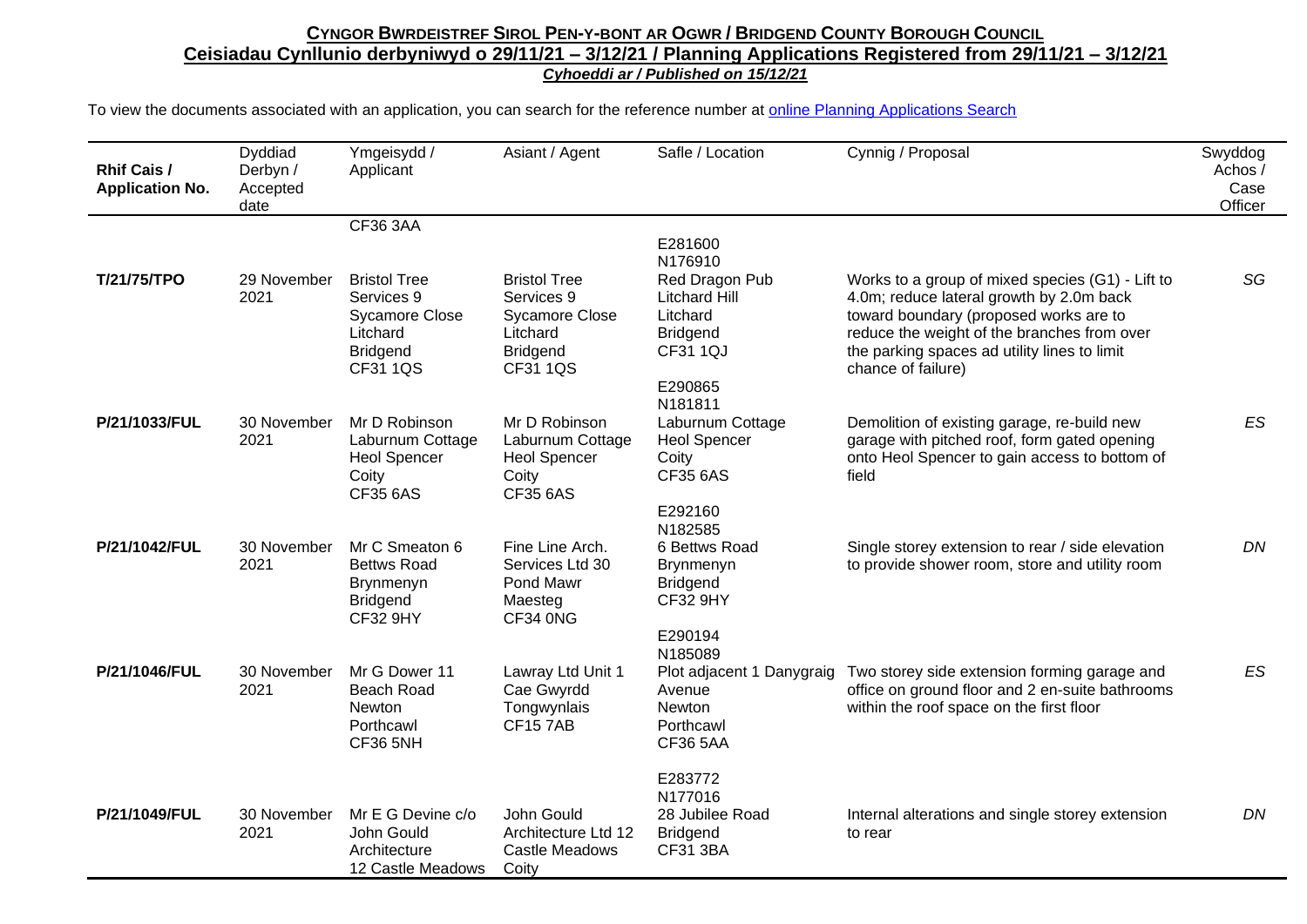| <b>Rhif Cais /</b><br><b>Application No.</b> | Dyddiad<br>Derbyn /<br>Accepted<br>date | Ymgeisydd /<br>Applicant                                                                                          | Asiant / Agent                                                                                                             | Safle / Location                                                                                                                | Cynnig / Proposal                                                                                                                                                                  | Swyddog<br>Achos /<br>Case<br>Officer |
|----------------------------------------------|-----------------------------------------|-------------------------------------------------------------------------------------------------------------------|----------------------------------------------------------------------------------------------------------------------------|---------------------------------------------------------------------------------------------------------------------------------|------------------------------------------------------------------------------------------------------------------------------------------------------------------------------------|---------------------------------------|
| P/21/1075/FUL                                | 30 November<br>2021                     | Coity<br><b>CF35 6DA</b><br>G Rees & J Player<br>11 Great Western<br>Avenue<br><b>Bridgend</b><br><b>CF31 1NN</b> | <b>CF35 6DA</b><br><b>Gavin Orton</b><br>Architects Ltd 8<br>The Uplands<br>Pontrhydyfen<br>Port Talbot<br><b>SA12 9TG</b> | E291161<br>N179186<br><b>Bridgend</b><br><b>CF31 1NN</b><br>E290755<br>N180908                                                  | 11 Great Western Avenue Remove conservatory & kitchen extension;<br>construct single storey rear & side extension;<br>create parking area to front; widen access<br>(dropped kerb) | DN                                    |
| P/21/1076/FUL                                | 1 December<br>2021                      | Aura Wind<br>(Bridgend) Ltd<br><b>Burlington Building</b><br>4th Floor<br>19 Heddon Street<br>London<br>W1B4BG    | Axis PED Well<br>House Barns<br><b>Chester Road</b><br><b>Bretton</b><br>Chester<br>CH4 0DH                                | Land at former Ford<br>factory<br><b>Waterton Industrial Estate</b><br><b>Bridgend</b><br><b>CF31 3BF</b><br>E292926<br>N178188 | New grid connection cable and associated<br>substations to serve existing wind turbine                                                                                             | PT                                    |
| P/21/1045/FUL                                | 1 December<br>2021                      | The Aesthetic Clinic<br>7 Linden Grove<br>Caerphilly<br><b>CF83 3BH</b>                                           | The Aesthetic Clinic<br>7 Linden Grove<br>Caerphilly<br><b>CF83 3BH</b>                                                    | 31 New Road<br>Porthcawl<br><b>CF36 5DL</b><br>E282004<br>N177138                                                               | Change of use from bakery to beauty laser<br>treatment                                                                                                                             | JE                                    |
| P/21/1078/FUL                                | 2 December<br>2021                      | Tondu Hand Car<br>Wash Maesteg<br>Road<br>Tondu<br><b>Bridgend</b><br><b>CF32 9BT</b>                             | A B S Drawing<br>Services 5<br>Ebenezer Terrace<br>Blackmill<br><b>CF35 6EA</b>                                            | Tondu Hand Car Wash<br>Maesteg Road<br>Tondu<br><b>CF32 9BT</b><br>E289382<br>N184378                                           | Construction of 2.0m high boundary wall to<br>perimeter of property                                                                                                                | DN                                    |
| P/21/1082/FUL                                | 2 December<br>2021                      | <b>CGI Brocastle</b><br>Avenue<br>Waterton<br><b>Bridgend</b><br>CF31 3TR                                         | JLL 31 Great<br>George Street<br><b>Bristol</b><br><b>BS1 5QD</b>                                                          | CGI<br><b>Brocastle Avenue</b><br>Waterton<br><b>Bridgend</b><br><b>CF31 3TR</b><br>E293747<br>N178620                          | Development of a temporary office building                                                                                                                                         | ES                                    |